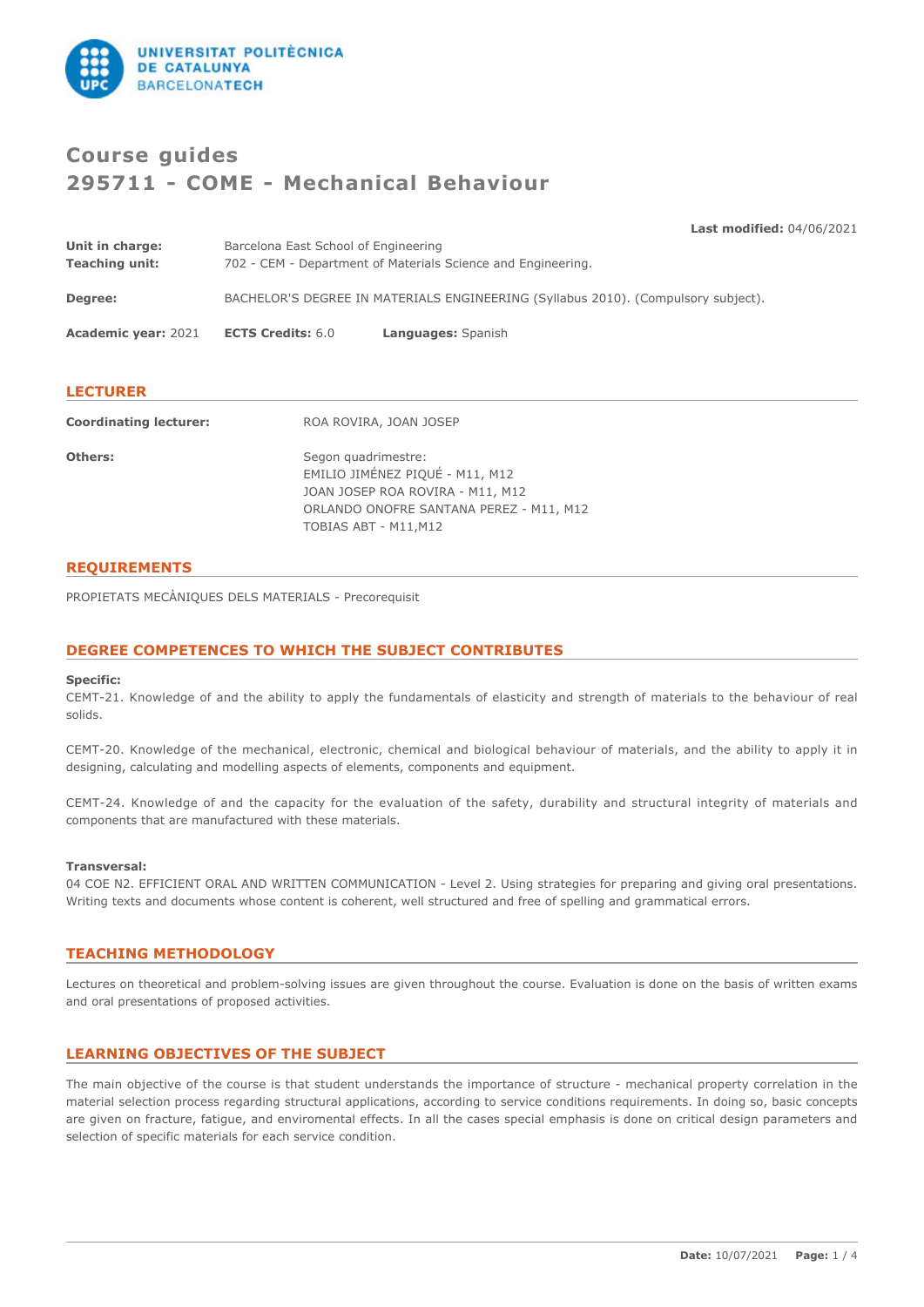

# **STUDY LOAD**

| <b>Type</b>       | <b>Hours</b> | Percentage |
|-------------------|--------------|------------|
| Self study        | 90,0         | 60.00      |
| Hours small group | 15,0         | 10.00      |
| Hours large group | 45,0         | 30.00      |

**Total learning time:** 150 h

# **CONTENTS**

### **1. Introduction**

#### **Description:**

Introduction: mechanical integrity, durability and reliability issues in structural applications.

**Full-or-part-time:** 7h 30m Theory classes: 1h 30m Practical classes: 1h 30m Self study : 4h 30m

## **3. Fracture of materials**

## **Description:**

Fracture of materials. Types of fracture. Fractography. Fracture mechanics. Stress intensity factor. Fracture toughness. Evaluation of fracture toughness. Microstructural effects.

# **Full-or-part-time:** 40h

Theory classes: 6h Practical classes: 6h Laboratory classes: 4h Self study : 24h

#### **3. Fatigue of materials**

#### **Description:**

Fatigue. Cyclic deformation and crack nucleation. Fatigue crack propagation. Design criteria against fatigue.

**Full-or-part-time:** 47h 30m Theory classes: 7h 30m Practical classes: 7h 30m Laboratory classes: 4h Self study : 28h 30m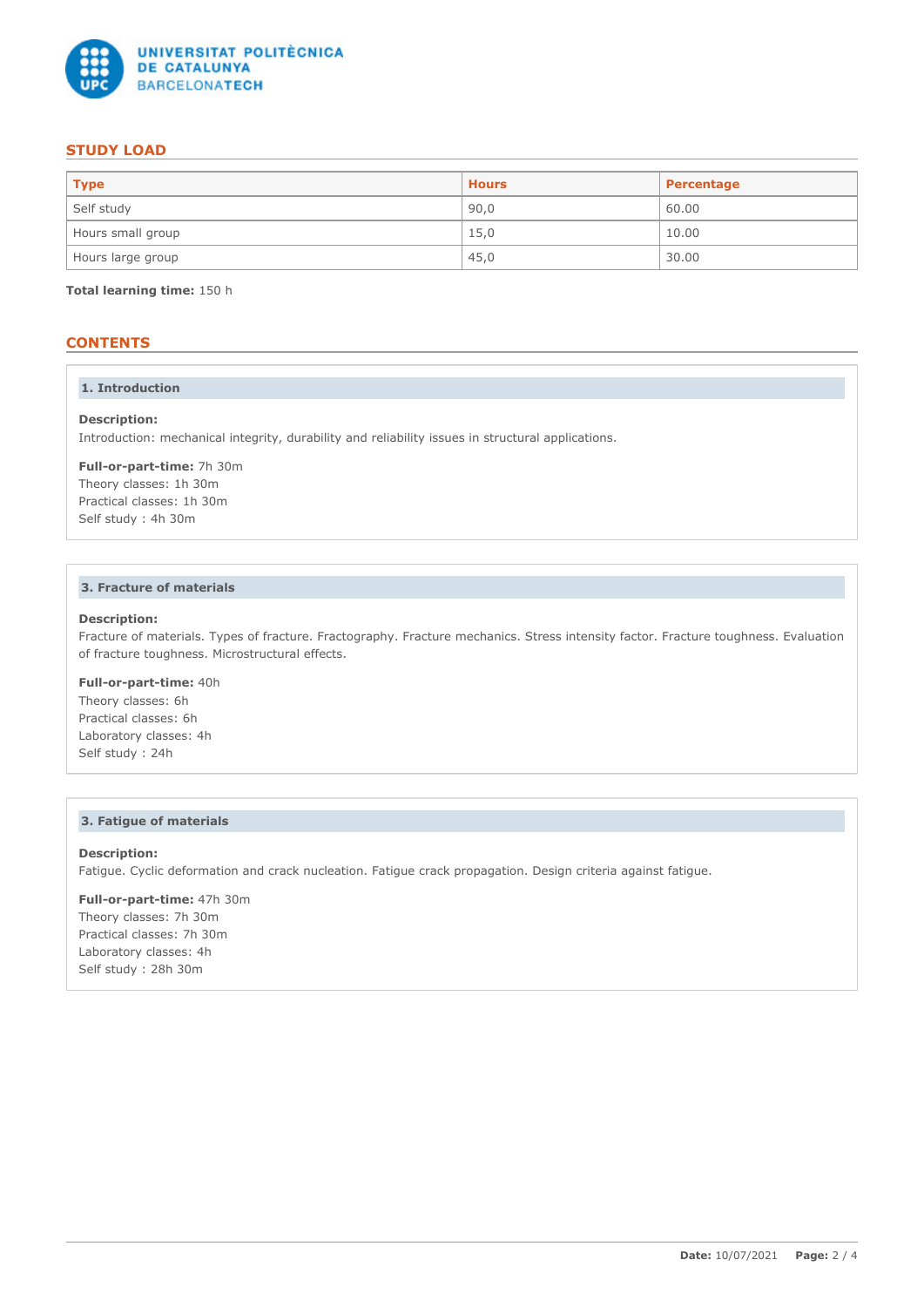

#### **4. Enviromental effects on the mechanical response of materials.**

## **Description:**

Environmental assisted cracking. Corrosión fatigue. Case studies.

#### **Full-or-part-time:** 20h

Theory classes: 3h Practical classes: 3h Laboratory classes: 2h Self study : 12h

#### **5. High temperature mechanical response of materials.**

#### **Description:**

Creep. Relationship among temperature, stress and strain rate. Deformation mechanisms at high temperature. Superplasticity. Deformationmechanisms maps.

#### **Full-or-part-time:** 7h 30m Theory classes: 1h 30m

Practical classes: 1h 30m Self study : 4h 30m

#### **6. Mechanical properties and fracture behavior of polymers and composites**

#### **Description:**

Mechanisms of plastic deformation in polymers. Curves stress - strain and relation with polymer's structure. Viscoelasticity in polymers. Impact testing of polymers. Fracture mechanics applied to polymers. Mechanical properties of polymer-matrix composites.

**Full-or-part-time:** 27h 30m Theory classes: 6h Practical classes: 3h Laboratory classes: 2h Self study : 16h 30m

### **GRADING SYSTEM**

50% Final Exam + 30% Short (midterm) Tests + 10% Lab Reports + 10% Guided Activities.

If mean qualification of short tests is above 5, final exam becomes optional.

In case the student fails the course, it is possible to do a re-assessment test, in a date fixed by the School.

To be able of being re-assessed, the student must have been failed and must have taken all the evaluation tests of the subject, and have obtained a weighted average grade, N, of the re-assessment part of the subject, such that N> 3.0.

The re-assessment grade will be calculated as follows

NF= 80% Re-assessment test + 10% Lab Reports + 10% Guided Activities.

Qualifications for Lab Reports and Guided Activities will be those obtained during the regular course.